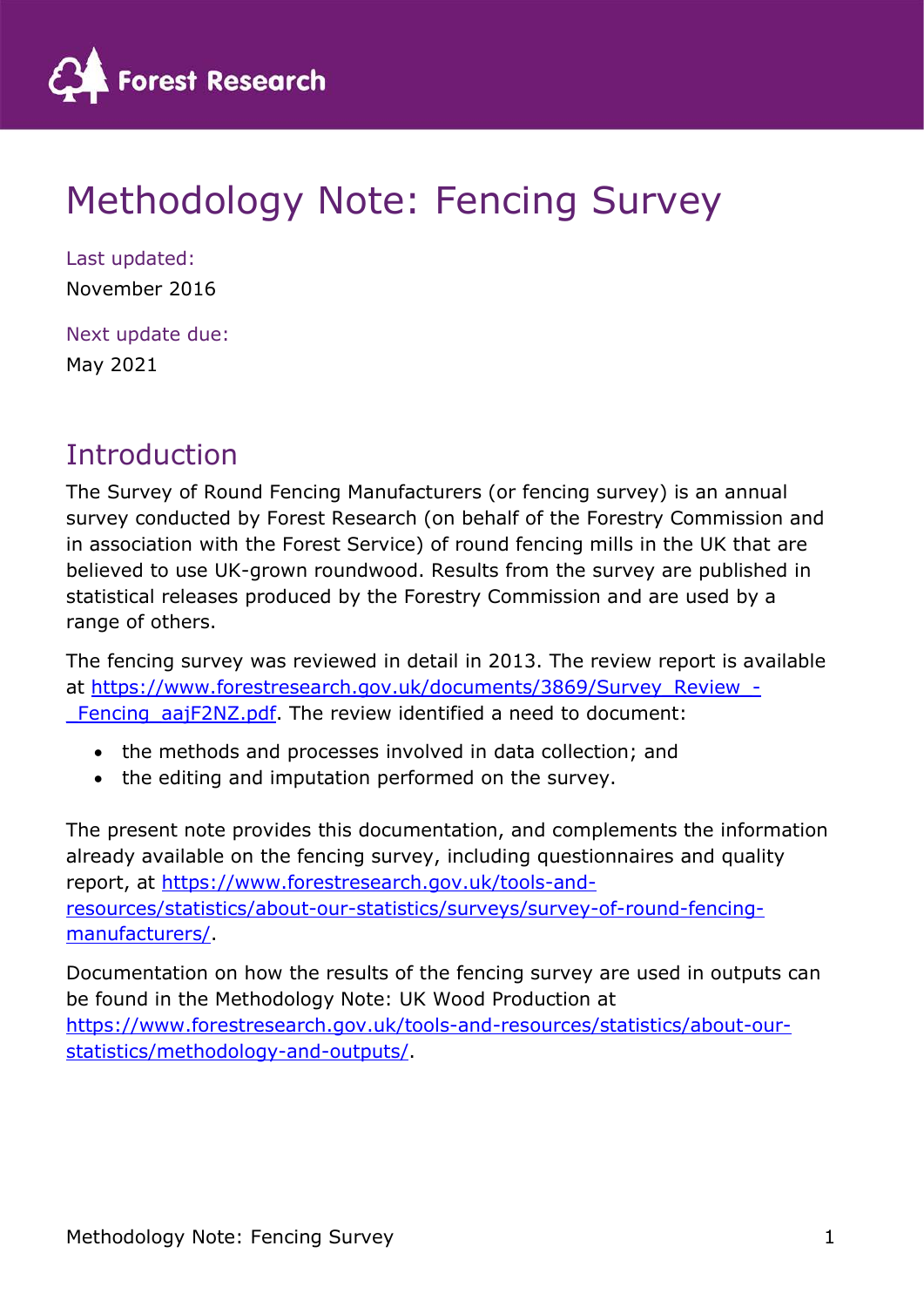

# Data collection

# Design

The fencing survey questionnaires are designed by in-house experts (FC statisticians). They are reviewed annually by in-house and external experts in the subject area, the Expert Group on Timber and Trade Statistics (EGTTS, https://www.forestresearch.gov.uk/tools-and-resources/statistics/about-ourstatistics/expert-group-on-timber-and-trade-statistics/), some of whom are also data suppliers. The EGTTS is consulted on proposed changes and all members can suggest changes.

An on-going dialogue between the FC statisticians and the EGTTS via three meetings per year ensures that the data collection procedures remain appropriate from the users' standpoint.

Testing of the visual design, navigational path and functionality of the questionnaire, as well as systems testing was carried out prior to the introduction of the survey. Testing of the web-based questionnaire occurred before its introduction and was undertaken as a small pilot in the first year.

As this is a survey of businesses, the questionnaire is available in English only.

The FC statisticians endeavour to make it easier for respondents to supply data by:

- only asking questions that are strictly necessary;
- offering a choice of collection modes (see below);
- stating that estimates are acceptable;
- providing the name and contact details of a survey liaison point; and
- being willing to negotiate a time extension for return of questionnaires.

Details of the questionnaires used, including the justification for every question asked, can be found at

https://www.forestresearch.gov.uk/documents/4411/fensurveyq.pdf.

The distribution list for the fencing survey is believed to cover all round fencing manufacturers and can be considered as a census.

## Modes

Data from the fencing survey are collected through paper, e-mail (via Microsoft Word) and online questionnaires. Recipients can complete either paper or web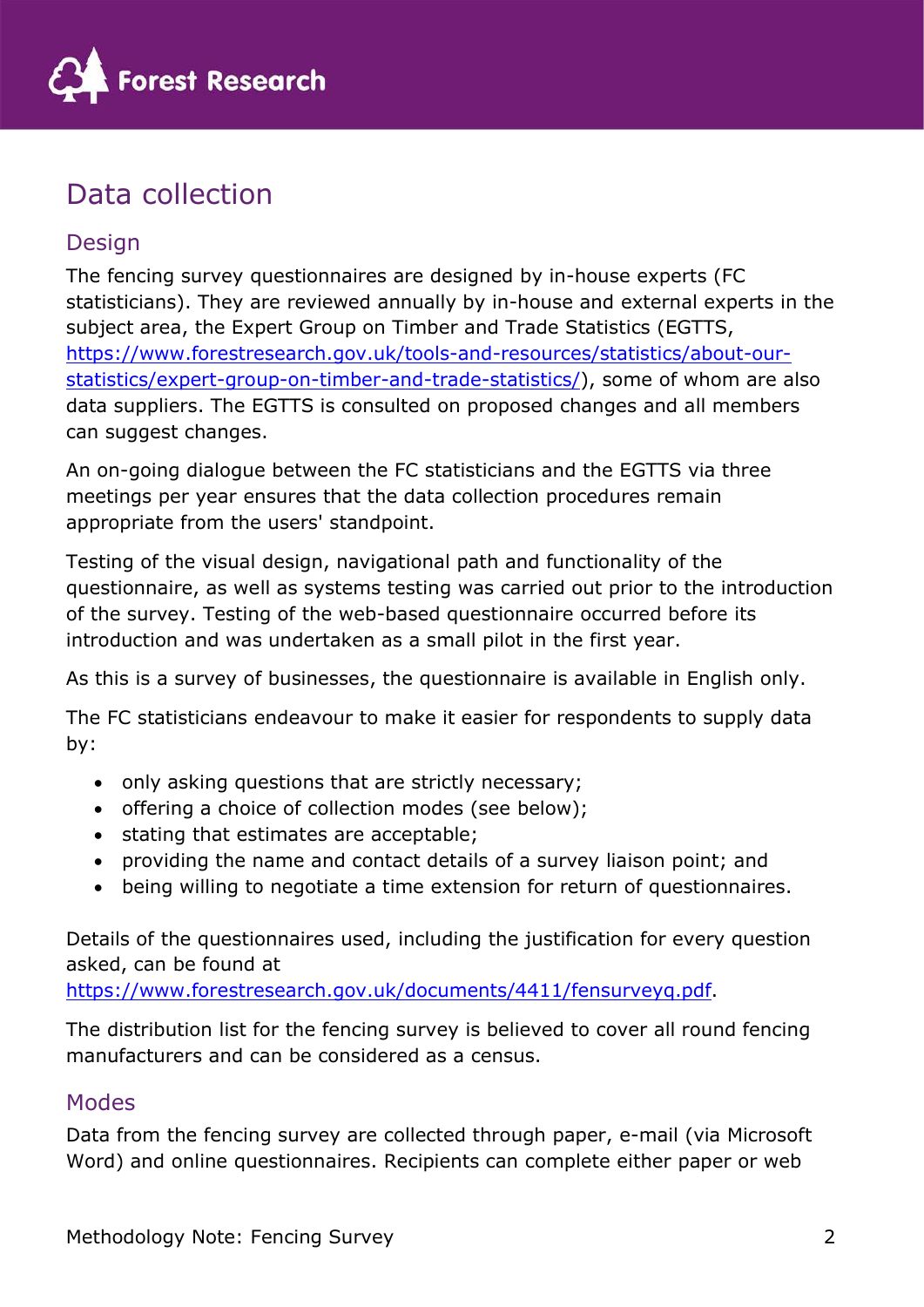

questionnaires, as is most convenient to them, which contributes to improved response rate and quality.

Although the responses to paper questionnaires need to be manually entered into the system, the process is still manageable given the number of responses (around 30), and includes manual quality assurance checks which also need to be performed for web data. Web collection remains the preferred mode from the Forest Research perspective, in terms of ease of collection, cost and minimisation of errors.

The survey timetable is set to allow for unexpected delays. The recipients are given several months to complete the surveys, so there is minimal risk that a major disruption would affect response rates.

### Response

Historical response rates for the fencing survey are provided in the Sources section of Forestry Statistics, available at

https://www.forestresearch.gov.uk/tools-and-resources/statistics/forestrystatistics/.

More detailed response rates for the latest year are available in the fencing survey quality report at

www.forestry.gov.uk/pdf/qrfensur.pdf/\$FILE/qrfensur.pdf.

Please note that in the Sources section of Forestry Statistics, nil returns are counted as a response. In the removals survey quality report, nil returns are excluded, following the approach used by the Office for National Statistics.

Weighted response rates are calculated to provide an estimate of the total softwood consumed by round fencing manufacturers that is accounted for by respondents.

Response bias is mostly linked to business size rather than survey mode, with lower response rates for small businesses.

## Data transfer

Online survey data are recorded into an IBM Domino database and exported to Excel before being transferred to SAS, a statistical software package (www.sas.com). Paper returns are entered manually into Excel before being transferred into SAS.

The quality of data transfer is assured by: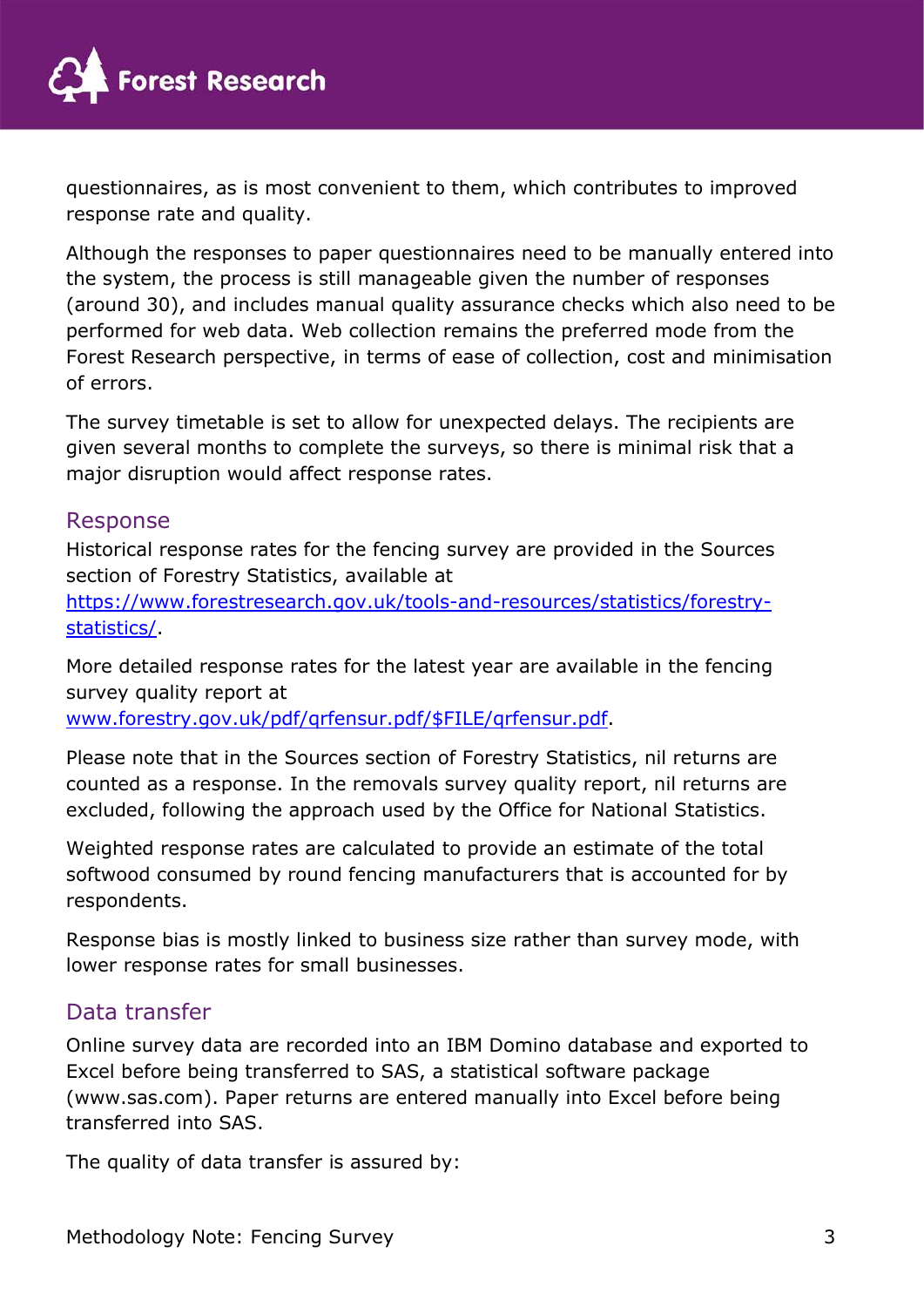

- checking that the number of responses received equals the number processed;
- checking the presence of key respondents;
- when potential errors are flagged during data processing, checking them against the original individual returns; and
- some random checking of manual data entry and of electronic transfer from Excel to SAS.

# Editing and imputation

Data processing and analysis takes place in SAS and Excel. The processing steps are documented as comments within the SAS code and in the Excel spreadsheets.

Data from the online and paper returns are first combined within SAS, before being merged with historical data. The outputs of interest are calculated and finally exported to Excel.

A number of quality assurance checks, corrections and imputations are carried out at several stages of the data processing and analysis. For large suspected errors or missing data, and for large businesses, the data providers are contacted where possible and asked to check their submission. Failing this, or for minor discrepancies, manual amendments or imputations to record level data are made by the statistics team, mainly based on historical data. Small businesses are not re-contacted due to resource restrictions and in order to limit the burden on data providers. The survey is relatively small, which makes data editing and imputation practical at record-level.

Data entry errors are corrected in the relevant SAS datasets. All other manual corrections are coded within the SAS programs, in order to provide an audit trail.

# **Editing**

Quality assurance checks and associated editing include:

- completeness (missing, duplicate or incomplete records): check against register for large missing respondents, deletion of duplicate records, check against original return for incomplete records;
- consistency within categories (such as breakdowns not adding up): conversion to quantities when percentages have been entered instead of quantities, completion of incomplete breakdowns, unit conversions;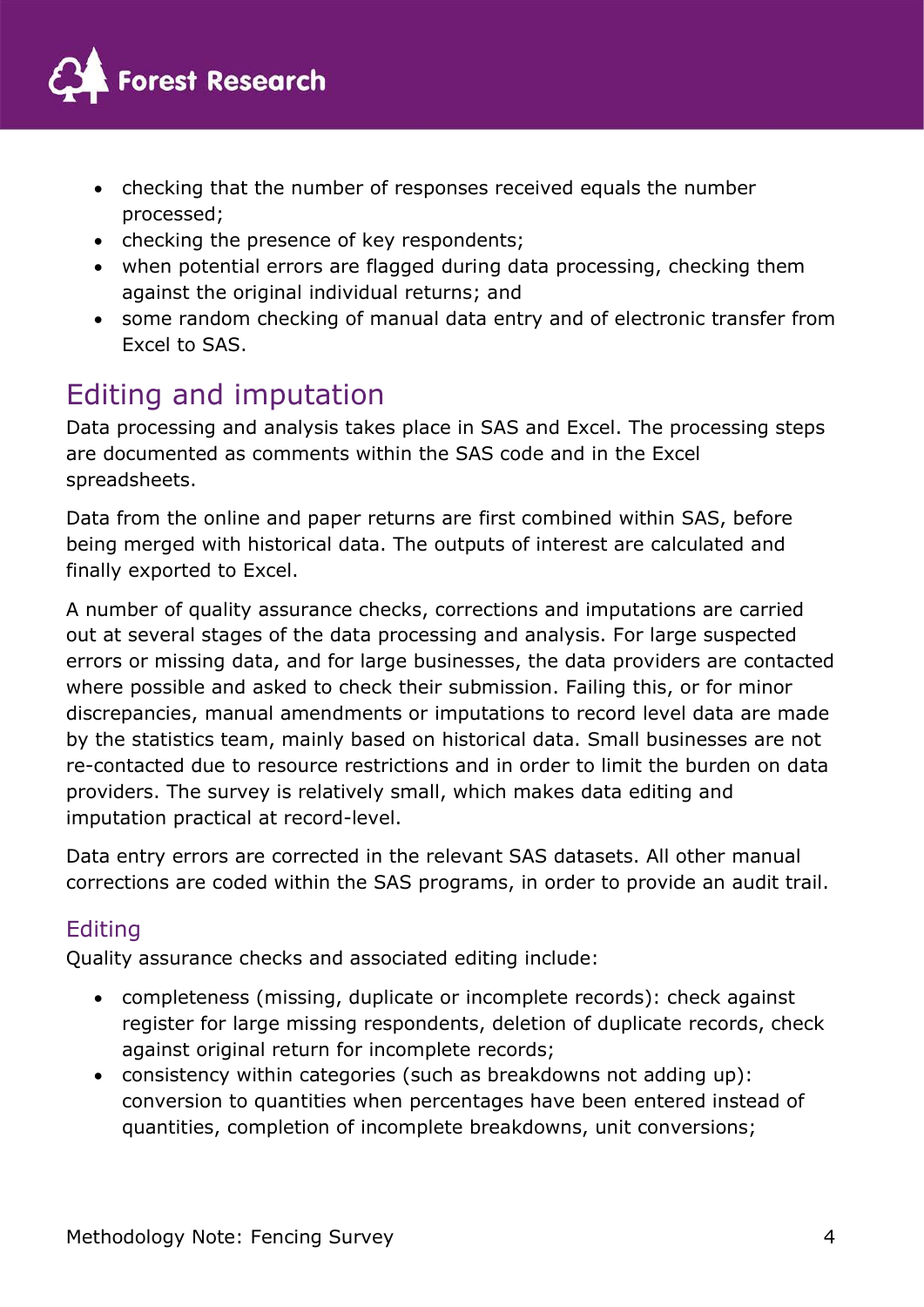

- consistency with historical data (large year-on-year increases/decreases); and
- comparison with other data sources (returns from other respondents, sawmill returns for businesses with fencing mills and sawmills).

Respondent errors are relatively rare. The most common errors are in duplication of employment reporting with the sawmill survey by businesses that have a sawmill and round fencing mill at the same site.

Some known common errors are automatically edited, such as country breakdowns not adding up. Of the remaining errors, those with largest impact on estimates are edited manually.

The amount of editing carried out is monitored and reported in the removals survey quality report. On average, around 25% to 30% of responses for employment and less than 5% of responses to other questions contain errors and require editing.

## Imputation

Missing values or records are imputed, mainly based on historical data.

For large non-respondents, expert advice is sought from the EGTTS on whether major changes are expected compared to previous year data.

When current year data are unavailable and no other information is known, previous year data are rolled forward. If a non-respondent for a given year provides data again in a later year, past imputed data may be corrected by rolling data backward.

Sheila Ward IFOS-Statistics, Forest Research November 2016